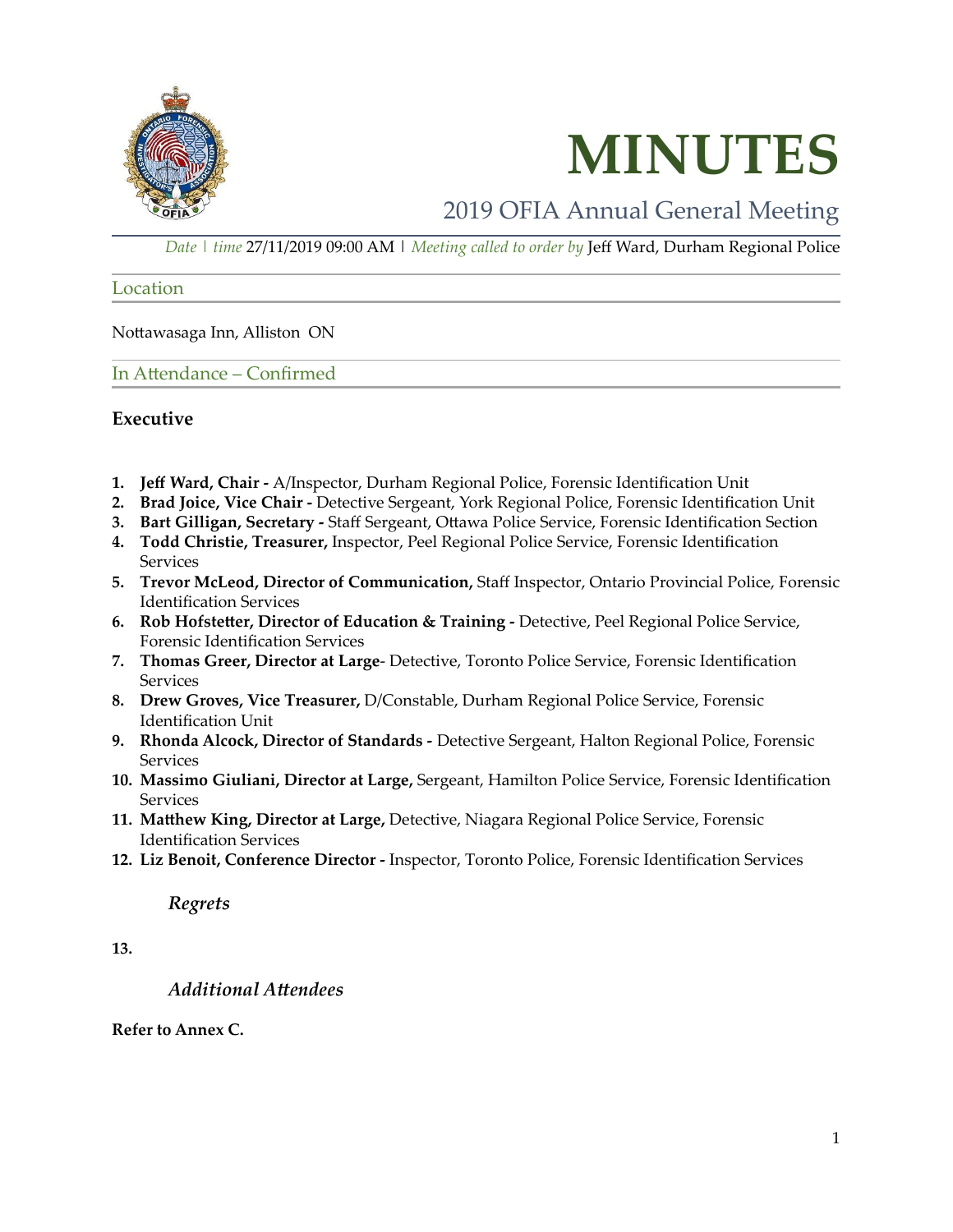## Executive

Chair – Jeff Ward Vice Chair – Brad Joice Secretary – Bart Gilligan Treasurer –Todd Christie Vice Treasurer – Brad Joice Past Chair - Dave Tovell

### **Directors**

Conference Director – Liz Benoit Director of Communication – Trevor McLeod Director of Standards – Rhonda Alcock Director of Education and Training – Rob Hofstetter Director at Large – Thomas Greer Director at Large – Matthew King Director at Large – Massimo Giuliani Director at Large - Drew Groves

## Opening Remarks Trevor McLeod

Remembrance of SSgt Jeff Harmer, OPP FIS

Chair Address Jeff Ward

- Jeff: opening welcome to attendees and introduction of OFIA Board of Executives.
- Outline of itinerary:

| Time  | Subject                | Who   |
|-------|------------------------|-------|
| 0800  | Refreshments           | Hotel |
| 09:00 | Welcome/Intros/Updates | Jeff  |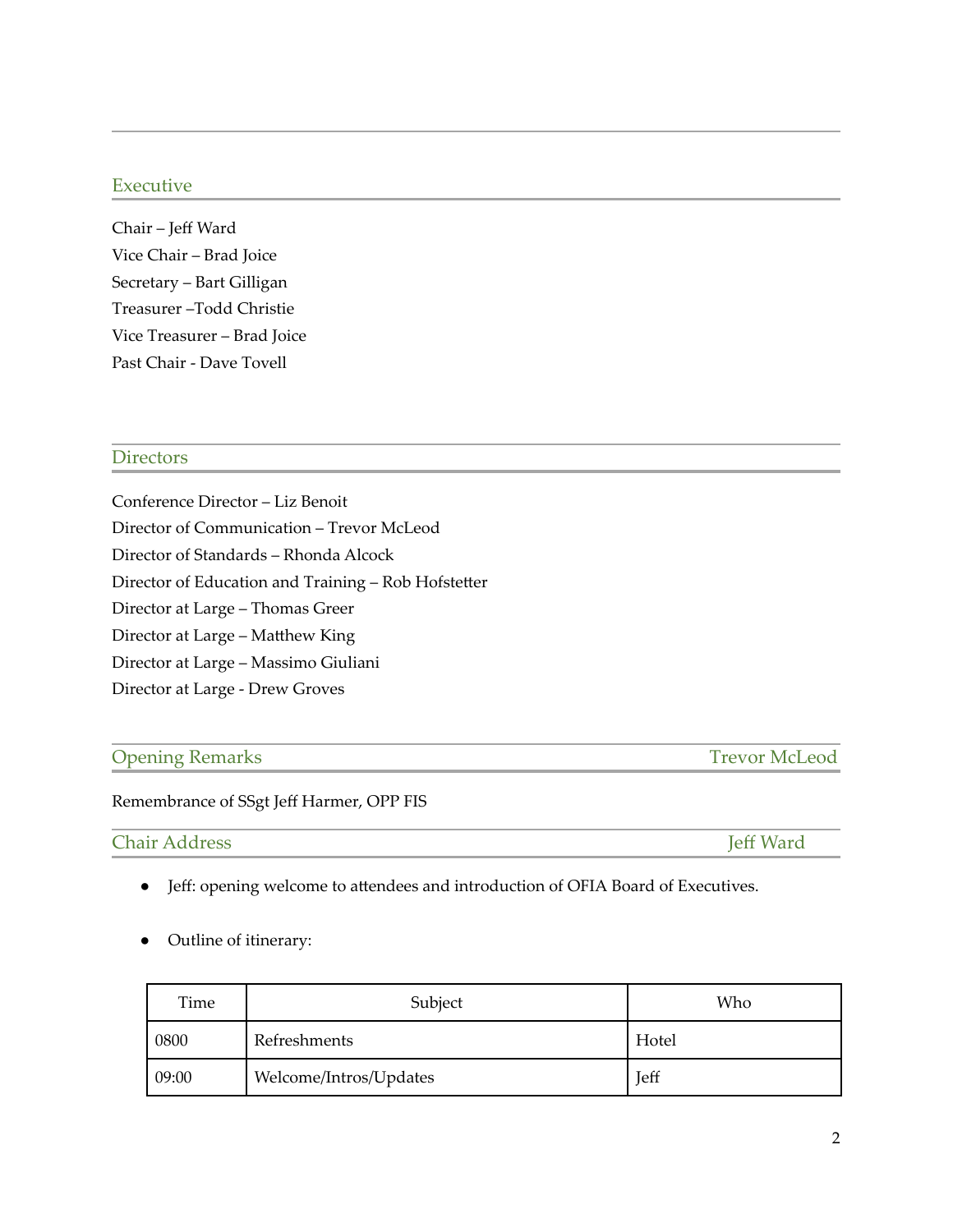| 09:15 | <b>Financial Update</b>                                    | Brad J.                                   |
|-------|------------------------------------------------------------|-------------------------------------------|
| 09:30 | <b>Training Update</b>                                     | Rob Hofstetter                            |
| 14:00 | CPC/OPC Update                                             | Mike Vandergraff<br>Laura Gorczynski      |
| 10:15 | <b>Break</b>                                               | All                                       |
| 10:30 | CFS Update                                                 | Tony Tesserolo                            |
| 11:30 | Lunch                                                      | All                                       |
| 12:15 | <b>Board of Directors Elections</b>                        | All                                       |
| 13:00 | Canadian Friction Ridge Working Group Update               | Della Wilkinson<br>Daniel Hockey          |
| 14:00 | <b>Break</b>                                               |                                           |
| 14:15 | Ontario Universities Research Partnership<br>Opportunities | Laurentian<br>Trent<br>Ont Tech<br>U of T |
| 1500  | Closing remarks                                            | Jeff/Trevor                               |

- Amendment to Bylaw:
	- Proposal to amend Bylaws to add statement limiting the number of executive members to 2 persons from the same police service:
		- Motion to pass: Matthew King
		- Seconded: Rob Hoffstetter
- Update on OPC training accreditation:
	- description of arrangements between OFIA and OPC on training and accreditation
- 2019 Training Conference:
	- partnered with TPS
	- very successful conference
- 2020 Training Conference:
	- Niagara Falls in May
	- details on website
	- request for abstracts to be issued in January
- Involvement with OFIA
	- encouraging members to become involved
- Collision Investigations:
	- developing training partnership to assist with communication and training proposals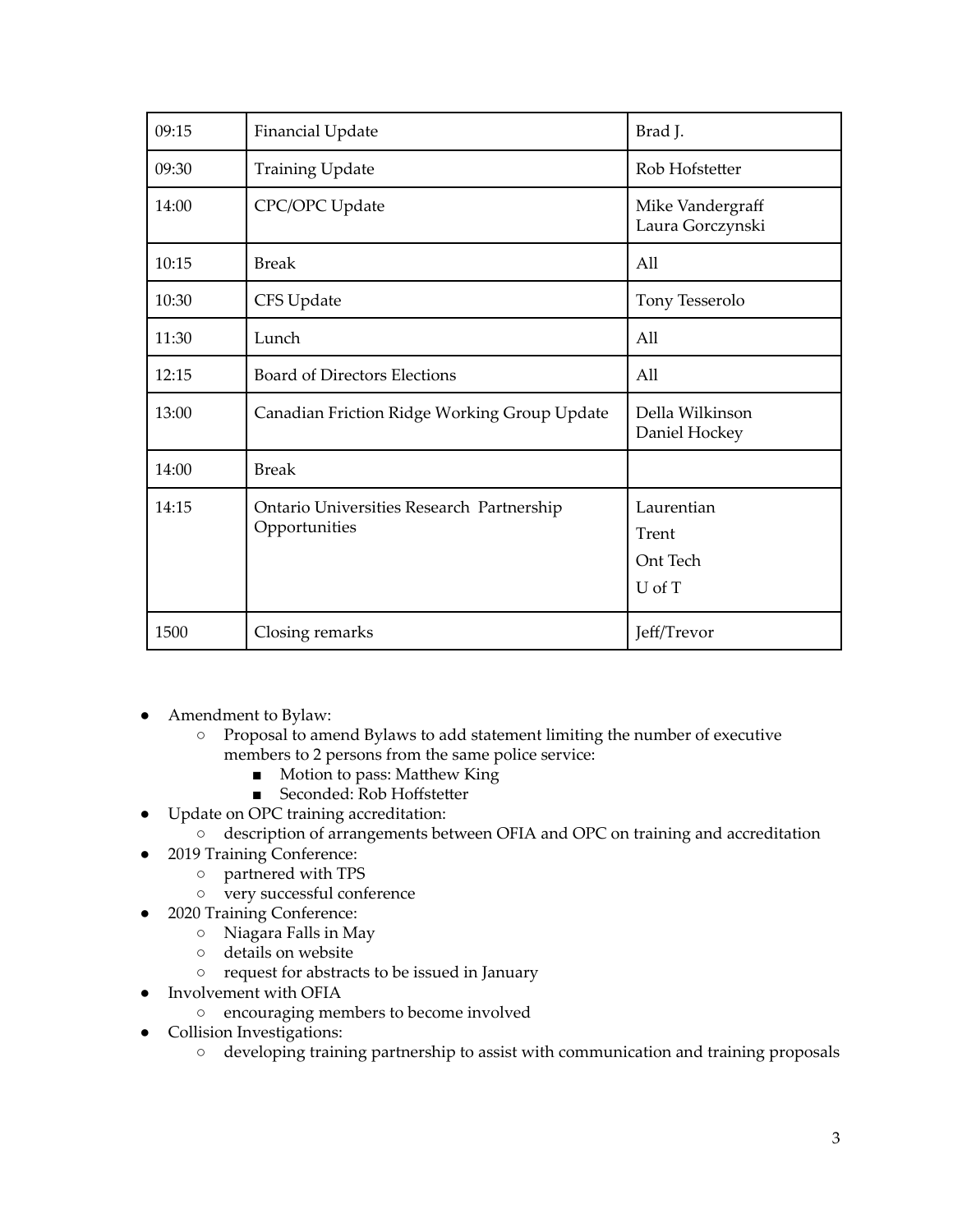## ● **Financial Update Todd Christie**

Motion to accept: Trevor Seconded: Liz

# **Training Update Rob Hoffsetter**

- BPA
	- Basic Course Feb 2019
	- Math & Physics Course
	- BPA program coordinator Michelle Pfugg (OPC)
- OFIA Training Conference
- DVI
- Rewriting Ministry Accreditation Standards
- Symantics Tech Crime
- Distortion of Latent Prints
- other: shooting recon, firearms
- on-going: discussion of best practices through OFIA internal communications
- For 2020:
	- request for abstracts
	- training survey
- Shooting Recon:
	- creating a new model based on BPA
		- basic course
		- math and physics
		- certification and reporting

# **CanFRWG Update Della Wilkinson/Daniel Hockey**

IFIS Scientific Technical Support - Update

- Standards
	- OSAC FRS
		- International standards
			- OSAC (Organization of Scientific area Committees)
				- Bio/DNA
				- Chem
				- Physics/pattern
				- $\Omega$
				- ISO (International Standards Organization)
					- Crime scene to Courtroom
				- SDO (Standards Development Organization developed from American Academy of Forensic Sciences)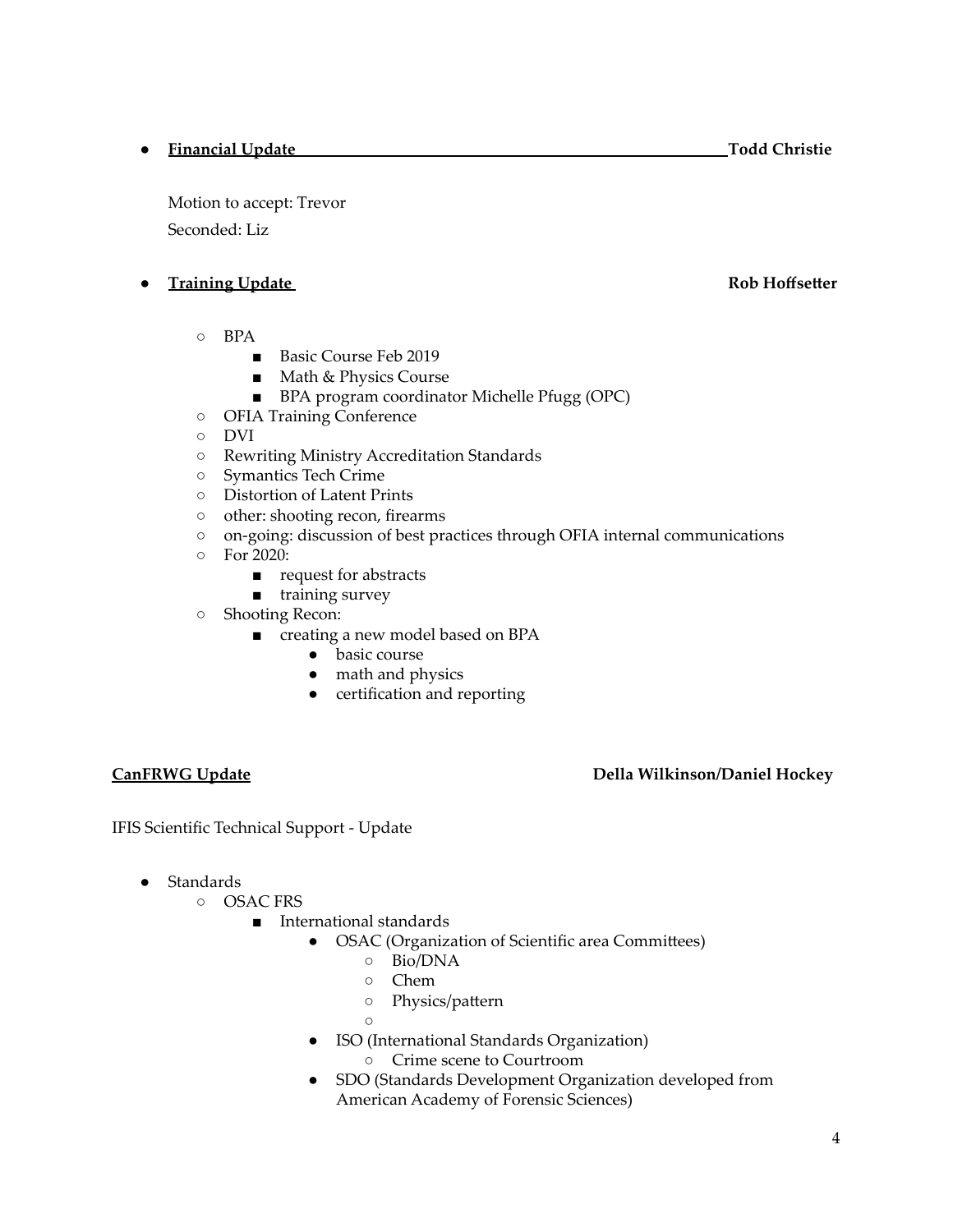- document drafts publically available online:
	- [http://www.nist.gov/topics/forensic-science/fricton-ri](http://www.nist.gov/topics/forensic-science/fricton-ridge-subcommittee) [dge-subcommittee](http://www.nist.gov/topics/forensic-science/fricton-ridge-subcommittee)
		- contains ACE-V roadmap, best practices, standard and guidelines
		- Update on
			- Conflict Resolution
			- Verification
				- erroneous exclusions are most commonly observed error and should be verified
				- limited studies avail
				- OSAC provides scenarios where blind verification are recommended
	- documents in progress:
		- examination method:
		- consultation
		- reporting
		- ABIS (auto biometric information system)
- National Standards
	- CanFRWG
		- now 22 member community from coast to coast
		- intro new website sponsored by OFIA ([www.canfrwg.ca\)](http://www.canfrwg.ca)
		- $\circ$
- reviewed website content
	- document review
		- position papers:
			- Court evidence
			- Impartiality statement
			- Bornyk-type disclosure
			- Identification Conclusions
	- annual legal updates and court decisions
	- Old SWGFAST standards
	- article reviews
- removal of term "uniqueness" by OSAC
- Best Practices for Exclusion (developed by Jeff Myatt OPP FIS)
- Ground truth fingerprint dataset
- RCMP Proficiency Test
	- $\blacksquare$  five 1 to 1 comparisons
	- Analysis phase:
		- $\bullet$  number of clear minutiae
	- Discussion:
		- implementation of proficiency testing in Ontario
		- interest in proceeding
		- agreement in having colleges administer
		- OPC studying possible implementation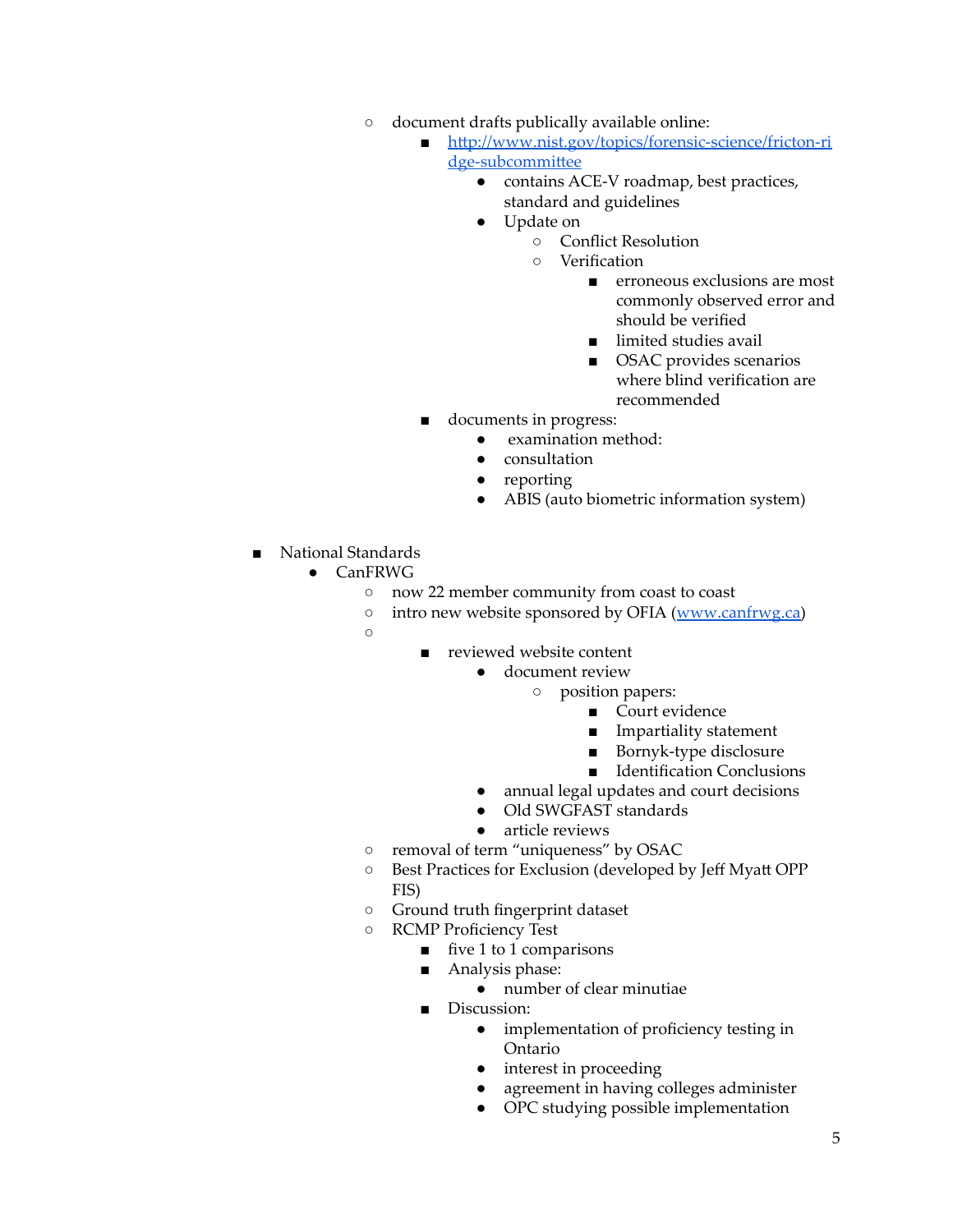- inconclusive and errors:
	- certification suspension
	- pending training
	- requirement to challenge proficiency test again
- agencies will require to review policies
- Other research:
	- 500ppi vs 1000ppi images
		- to study with AFIS
		- ●
	- RECOVER system by Foster & Freeman
		- finger marks from fired/unfired cartridges
		- vacuum chemical fingerprint development system
		- very successful results: developed identifiable fingerprints on 12% of cases
		- testing included IED
		- study to be published in the near future
- Standardized Documentation (ACE-V Form)
	- online form demonstrated
	- CSIpix studying including it in application

- Directors Office (Tony Tesserolo)
	- Forensic Laboratories Act (Ont)
		- introduced as a result of mother risk issue
		- forensic testing for drugs using hair samples
		- testing non-accredited lab
		- lead to review and creation of standards
		- Ministry lead
		- does not include traditional police forensics at this time
		- requirement for accreditation if police undertake the use of forensic methods (ie. RapidDNA)
		- ■
- Toxicology(Alex Stryjnik)
	- reviewed case intake and case load
	- case load increase due to DRE program
	- predominantly pathology support vs forensic officer support
- Biology (Jack Laird)
	- High Volume Program

# **CFS Update**: **Tony Tesserolo**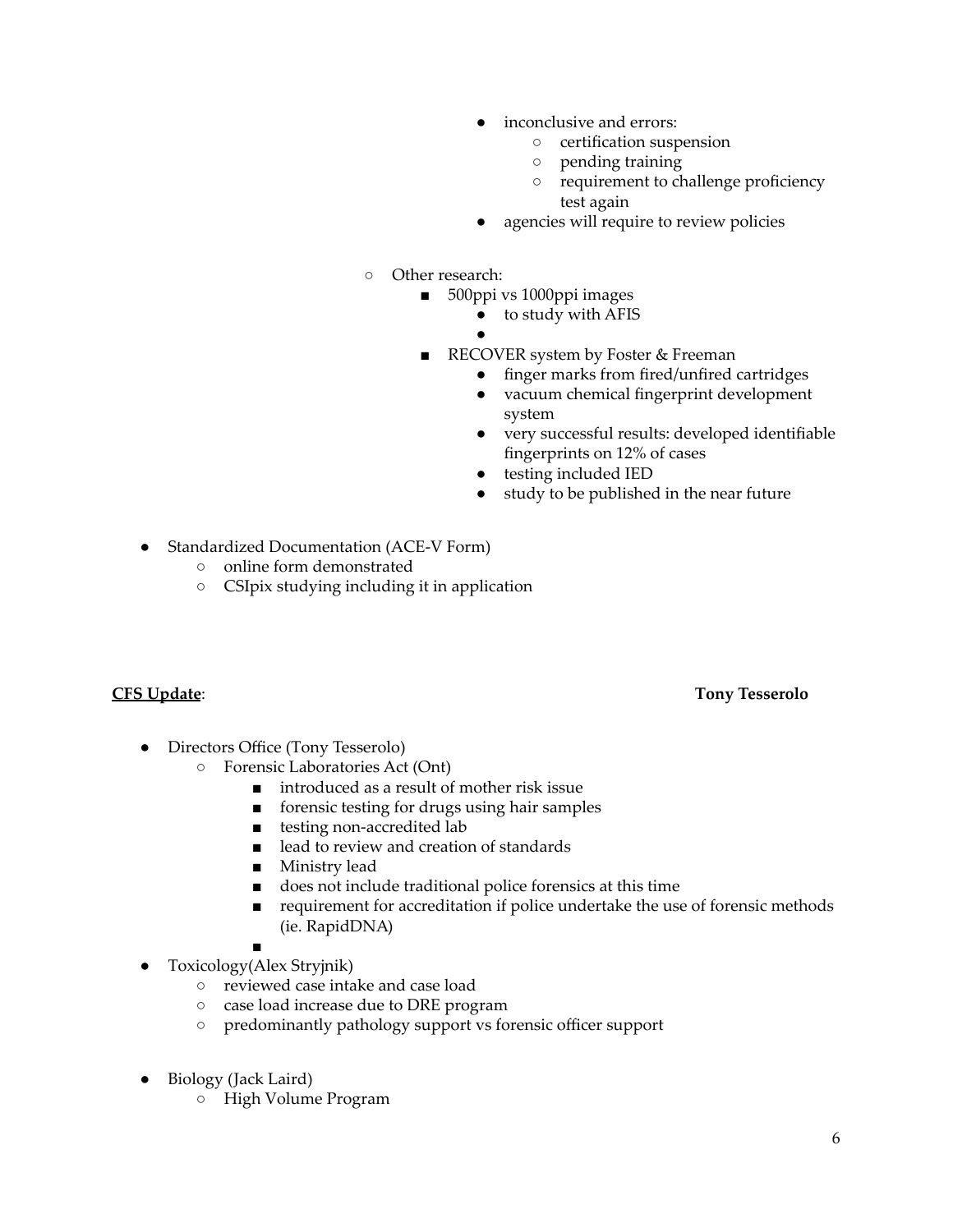- reviewed HVS case submission data
- Oct 1st: new submission criteria
- Rapid DNA
	- vendors (ie ANDE, ThermoFischer) are pursuing partnerships with police agencies to introduce the technology to the front line
	- CFS evaluated system in 2015 (1st gen), experienced several difficulties with the technology
	- currently there is uncertainty with reliability and effectiveness of technology even with the advances in the technology
	- future trend may resolve issues
	- if/when adopted may have impact police lab accreditation
	- discussion: dealing with continued growth in submissions and evolving processes to accommodate greater through-put
- Chemistry (Amy Peaire)
	- submissions remain constant
	- relevant vs less relevant analyses
	- New service: Chemical Identification and Comparison
		- previously done by toxicology (stomach contents and objects)
	- narcotics and pharmaceuticals go to Heath Canada (two diff labs)
		- Drug Analysis Lab
		- Pharm Lab
	- new reporting structure
	- GSR kit updates (same kits new process)
	- Collaboration. establishing feedback network thru new portal:
		- <http://www.cfsgov.ca/ContentOD/WebFormRNDNew.aspx>
		- discussion on collection of GSR from vehicle, recommendations to be added
- Physical Sciences (Amy Peaire)
	- Firearms Unit
		- 100%+ increase in cases since 2014
		- improved turnaround from for exam 60 to 45 days (approx)
		- IBIS currently backlogged 4 mos
		- FastTRAX Pilot Project
			- provide fast investigative leads on shooting occurrences
			- fired or catrisge screening for IBIS only
			- prelim linkage: 3 days
			- 59 cases (354 exhibits)
			- 30.5% immediate IBIS linkage
			- 1.6 day average TAT
			- Next steps for FastTRAX
				- F/A Investigative Aid Letter
					- for IBIS linkages
					- available now to all police agencies
				- Packaging
					- instrumental in the success of pilot
					- Priority IBIS service now avail to all ● cartridge cases only
					- Requires prior approval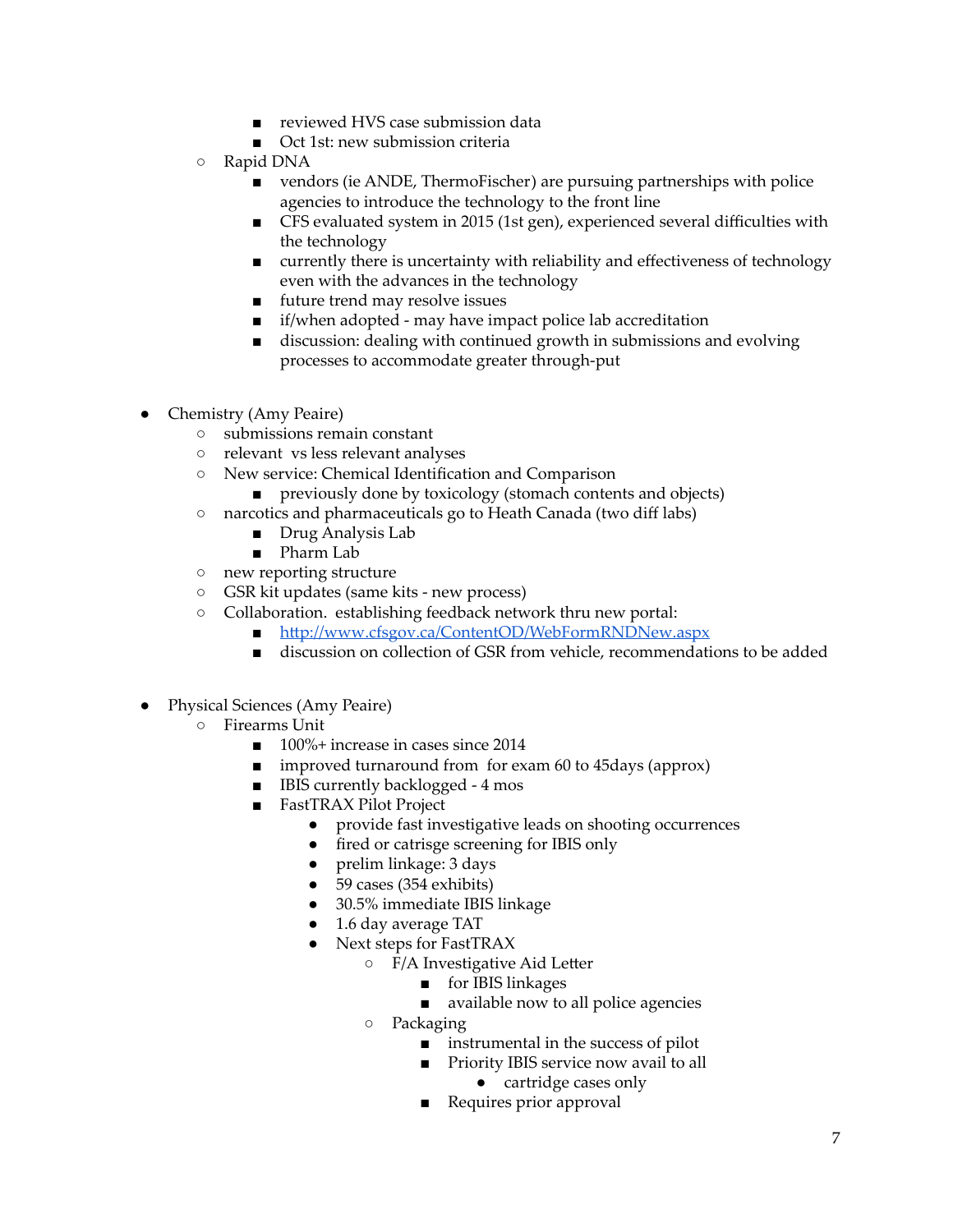- Test fires: from one firearm in a plastic bag in bubble envelope
- Exhibit items 1 cartridge case per plastic bag inside a bubble envelope
- appropriate label placed on bubble envelope
- envelopes in sealed property bags
- all details on CFS website

### **Financial Update Todd Christie**

- Statement attached at Annex A
- Assoc in good position financially

#### **Board of Directors Elections Jeff Ward**

12:30: Several positions are vacant - each is 2yr commitment unless stated

Chair: nominate (Matt): Brad Joice seconded: Liz.

V-Chair: nominate (Trevor): Rob Hofstetter seconded: Brad

Secretary: nominate (Trevor): Bart Gilligan seconded: Rob Acclaimed (1 year commitment)

Treasure: nominate (Brad): Todd Christie seconded: Liz Acclaimed

Vice-Chair: Rob Hofstetter Acclaimed

Directors-at-Large: Jeremy Ashley Brad Donais Lisa Racine Tom Greer Jennifer Savage

12:45 Elections closed.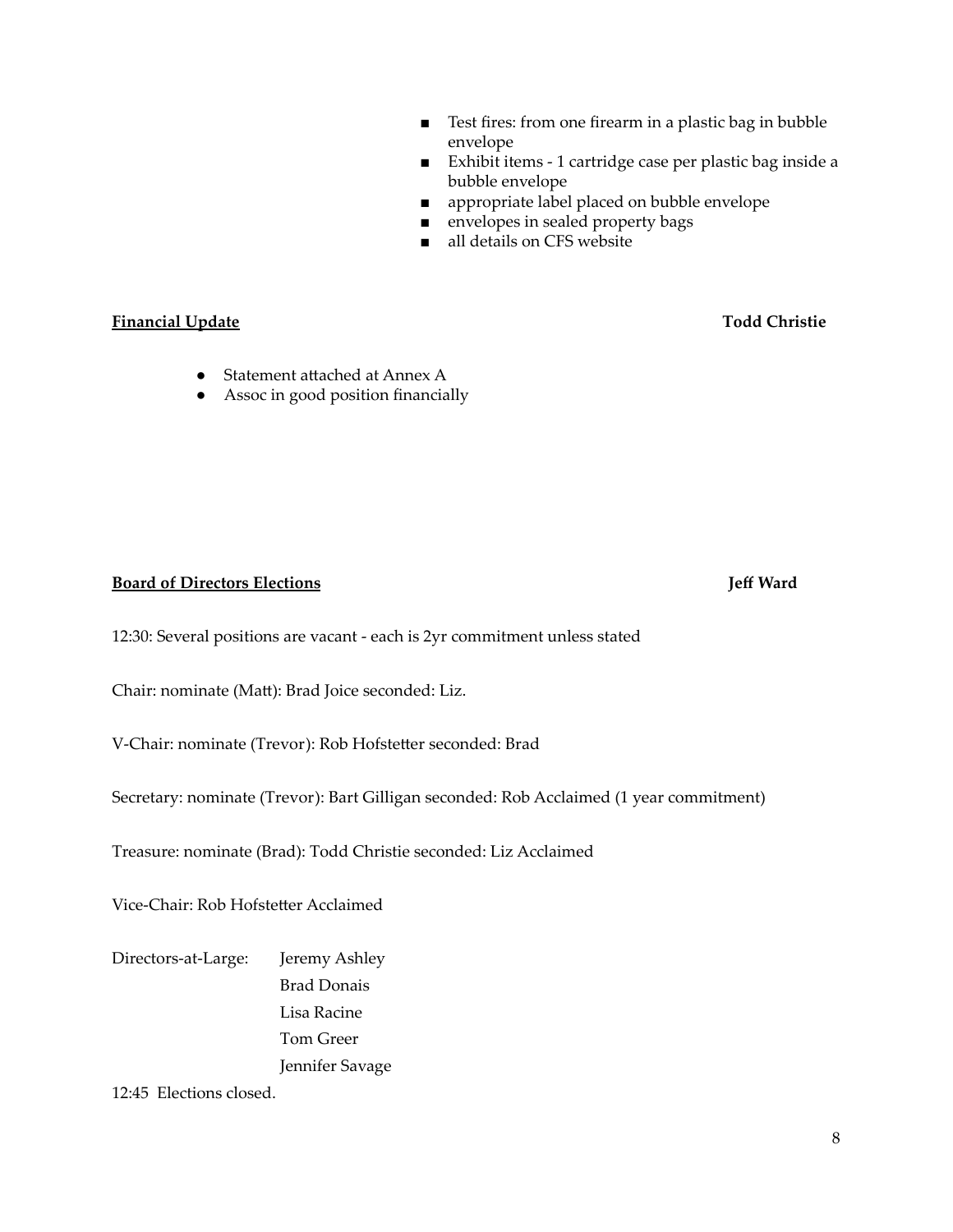#### **OPC Presentation Laura Gorczynski**

- Introduction of new OPC team:
	- Greg Mcguire
		- footwear
		- tire
		- human remains
		- plan drawing
	- Tracy Bloomfield-Mactavish
		- death investigation
		- human remains
		- videography
	- James Mertland
		- fingerprints
		- shooting scene examination
	- Michelle Pfugg
		- BPA
	- Rob Rigole
	- Rick McGowen
	- New OPC FIS Section General Office Attendant and email address:
		- TBI
- Ministry Accredited Standards review with OFIA
- FIS Recertification
	- review of format
	- proficiency based practicals
	- new concept for police forensics
- Develop standardization programs for
	- BPA
	- Firearms/Shooting recon
	- Footwear
- Mass Disaster training
- Human remains
- redrafting all course training standards
- Court obligations: OPC request to ensure officers on FIC have no court obligations
- Course registrations: course loading and joining instructions now live on OPCVA
- considering using OPCVA as a forensic knowledge database for a relevant forensic information

### **Forensic Training - Universities**

- Trent University **Barry Seville PhD** 
	- review of several forensic programs
	- availability for research
- 

● UofT Teresa Cabral

- review of specialist, major & minor degree programs
- internship program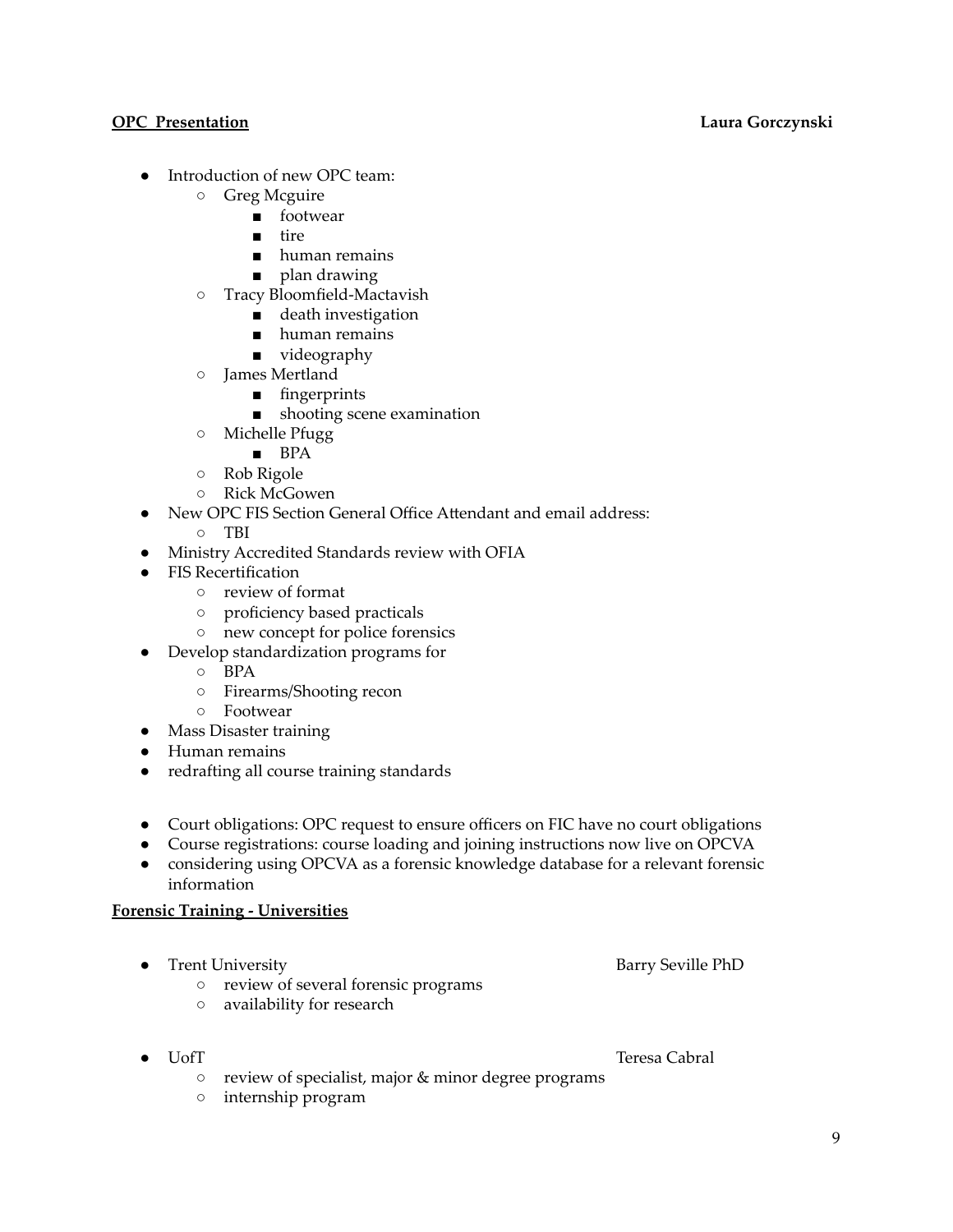- research in multiple forensic disciples
- crime scene house
- Annual forensic science day: April 4th, 2020
- 

#### Laurentian University **Dr. James Watterason/Rick Devine**

- review of forensic science and masters degrees (MFS)
- 1-yr acceleration masters program
- new forensic crime scene lab

### ● Ontario Tech University 
■ Dr Nelson Lafreniere et al

- YouTube presentation
	- undergraduate
	- graduate
	- research opportunities

### **Closing comments** Brad Joice

Thank you to presenters and attendees.

## Budget

- 1. Refer to Annex A: Financial Update
- 2. Refer to Annex B: Member Services Paid

Action Items from Previous Meeting

Approval of minutes from the 2018 AGM Motion to approve: Brad Joice Seconded: Liz Benoit

### Resolutions

See above.

27/11/2019 16:00 PM, 2018 OFIA Executive Meeting *Minutes prepared by Bart Gilligan, Secretary*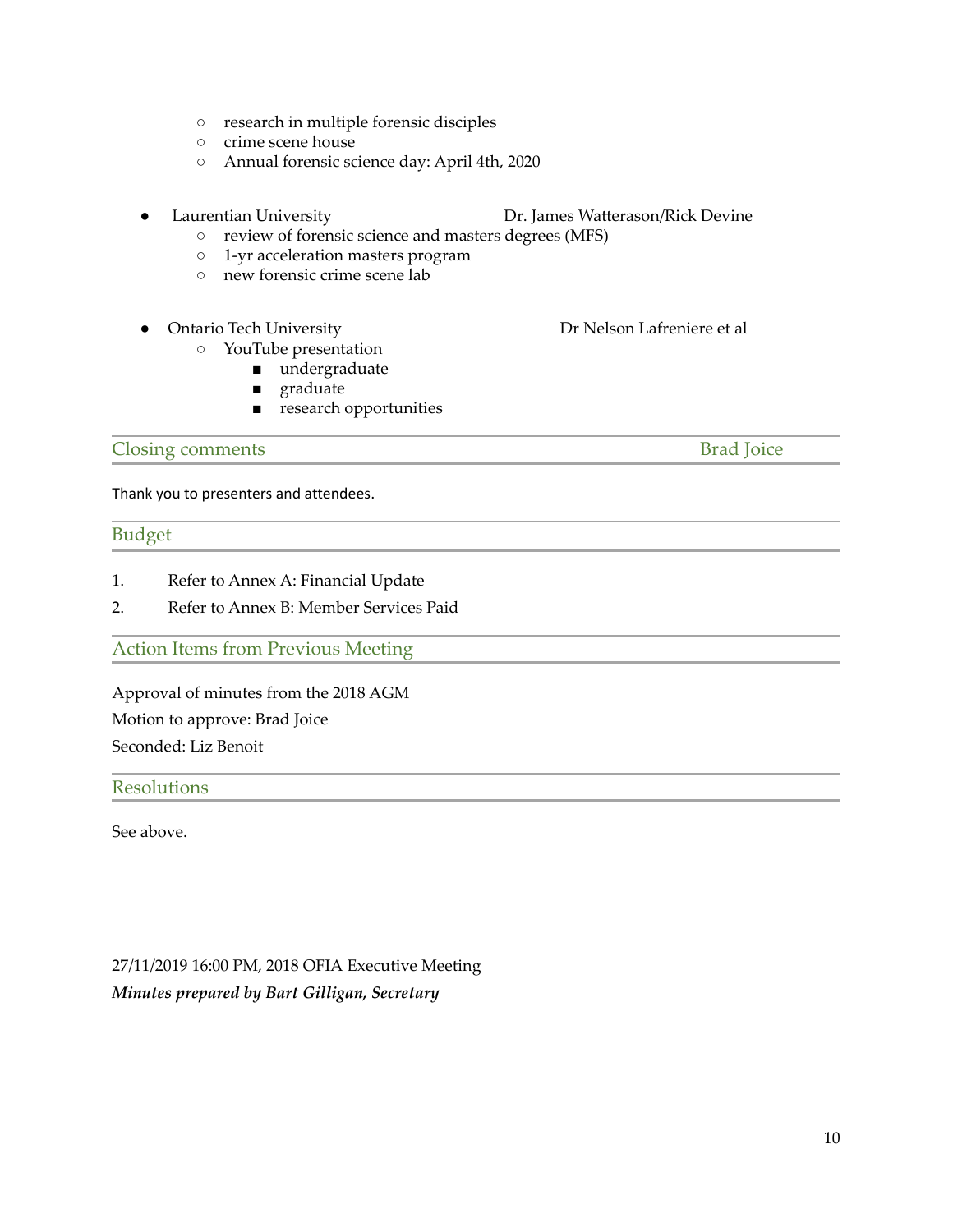# **2019 Financial Statement – Year End**

# **2019 Financial Statement – Year End**

### **Income**

| 1. | 2018 Year End TD Account Balance             | \$32,346.79  |
|----|----------------------------------------------|--------------|
| 2. | 2019 TPS/OFIA Conference (NET of expenses)   | \$30,077.47  |
| 3. | 2019 Membership Dues<br>5,400.00             | \$           |
|    | <b>TOTAL INCOME</b>                          | \$67,824.26  |
|    | <b>Expenses</b>                              |              |
| 4. | 2019 OFIA Subsidized Courses (NET of income) | \$7,932.65   |
|    | (DVI, ADLP, Semantics21)                     |              |
| 5. | 2019 I.A.I. Conference (Two delegates)       | \$7,427.03   |
| 6. | 2019 AGM Venue deposit                       | \$2,501.50   |
| 7. | CanFRWG Website Sponsorship                  | 169.80<br>\$ |
| 8. | CPC Meeting/Eastern Region Tour              | 904.22<br>\$ |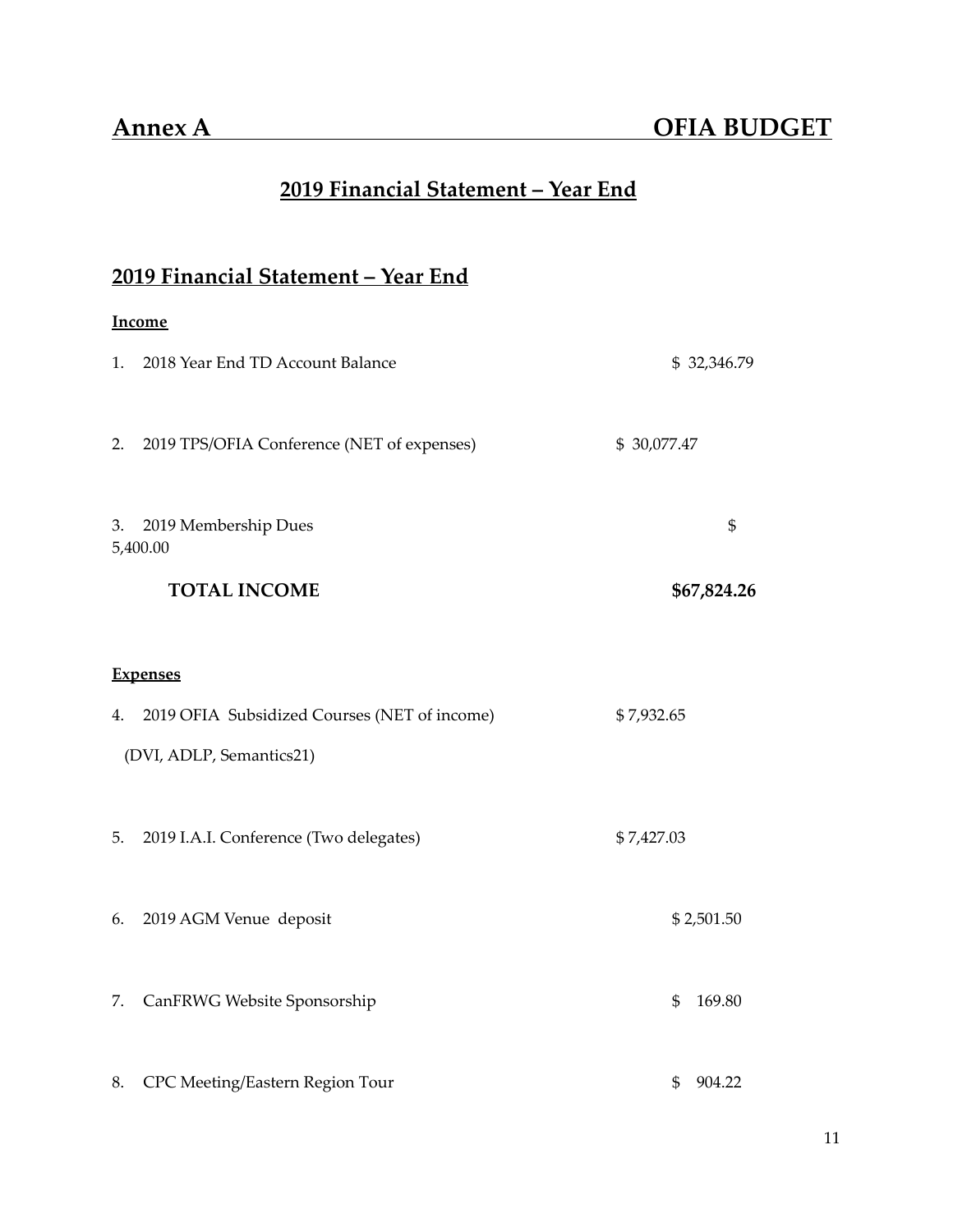| 9. OHIA Administration (Banking, Website, Paypal fees, etc) | \$716.15 |
|-------------------------------------------------------------|----------|
|                                                             |          |

10. 2020 Educational Conference Venue deposit \$ 9,007.50

## **TOTAL EXPENSES 28,656.85**

# **CURRENT ACCOUNT BALANCE \$39,165.41** *(as of Nov 20, 2019)*

**Notes:**

**Income - TPS owes \$900 for the ADLP training course participation.**

**Expenses - Remainder of AGM Venue fee due at today's conclusion.**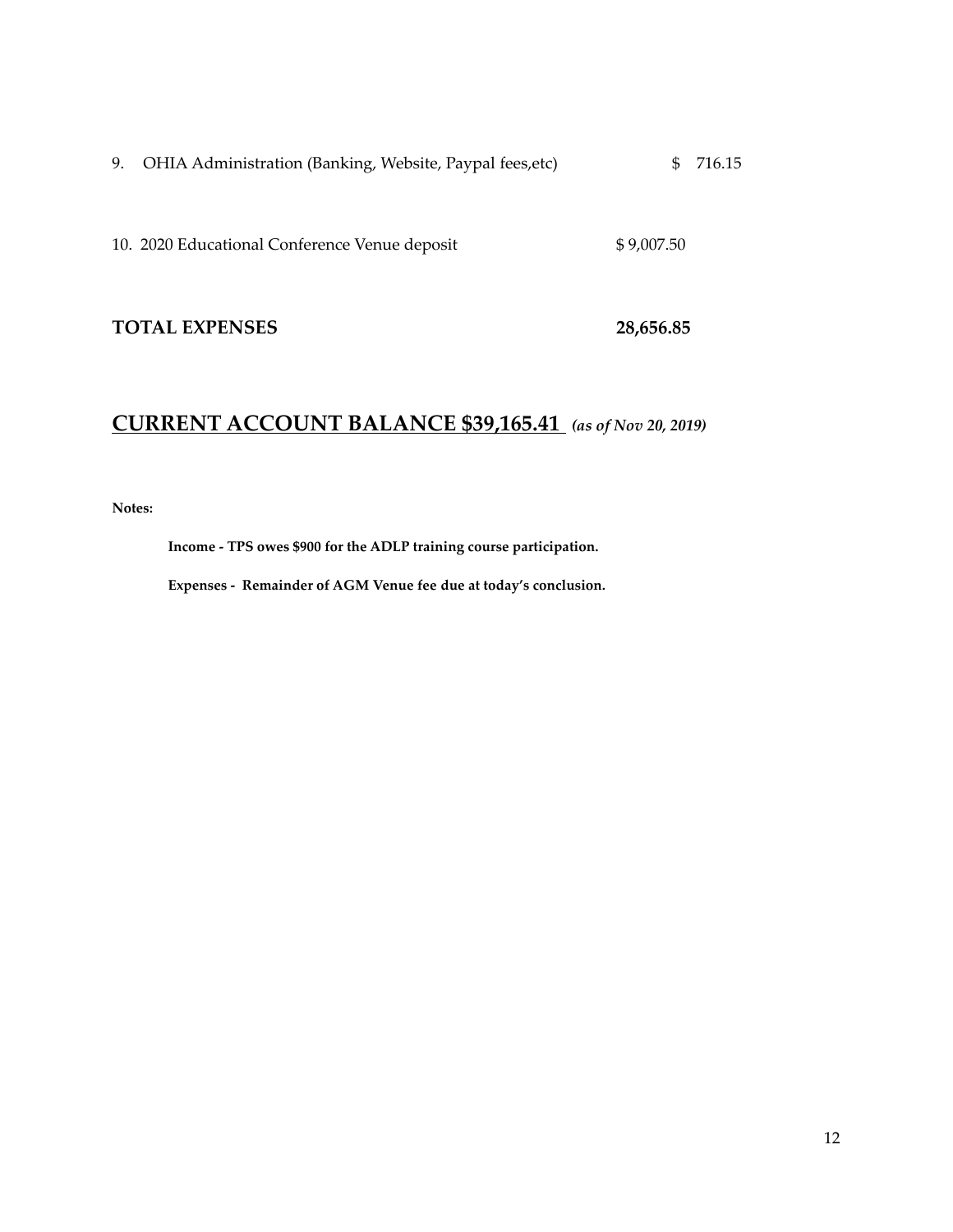# **MEMBERSHIP LIST (DUES PAYMENT RECEIVED (AS OF NOVEMBER 2019)**

| Agency                                                      | <b>Contact Person</b>             | Email                                   |
|-------------------------------------------------------------|-----------------------------------|-----------------------------------------|
| South Simcoe PS                                             | Terri McCallum                    | Terri.McCallum@SouthSimcoePolice.<br>Cа |
| Ottawa Police                                               | <b>Bart Gilligan</b>              | gilliganb@ottawapolice.ca               |
| Durham Regional PS                                          | Jeff Ward                         | jward@drpa.ca                           |
| Office of the Fire Marshal &<br><b>Emergency Management</b> | Jenny Lake                        | Jenny.Lake@ontario.ca                   |
| <b>RCMP</b>                                                 | Tina Lafrance                     | tina.lafrance@rcmp-grc.gc.ca            |
| <b>Woodstock Police</b>                                     | Michelle Wilkinson                | mwilkinson@woodstockpolice.ca           |
| York Regional PS                                            | <b>Brad Joice</b>                 | 727@yrp.ca                              |
| <b>Brockville Police</b>                                    | <b>Steve Rogers</b>               | srogers@brockvillepolice.com            |
| <b>Brantford Police Service</b>                             | David Bauer                       | dbauer@police.brantford.on.ca           |
| Guelph Police                                               | <b>Brandy Henderson</b>           | bhenderson@guelphpolice.ca              |
| <b>OPC</b>                                                  | Rob Rigole                        | Rob.Rigole@ontario.ca                   |
| OPP                                                         | <b>Trevor McLeod</b>              | Trevor.McLeod@opp.ca                    |
| Hamilton                                                    | Massimo Guiliani                  | MGiuliani@hamiltonpolice.on.ca          |
| Halton PS                                                   | Rhonda Alcock                     |                                         |
| London <sub>PS</sub>                                        | City of London                    |                                         |
| <b>SIU</b>                                                  | Kathleen Faulkner                 | kathleen.faulkner@ontario.ca            |
| Peel Regional PS                                            | Michael Donnelly / Lola<br>Wilson | lola.wilson@peelpolice.ca               |
| Thunder Bay                                                 | City of THunderBay                | Canada Post                             |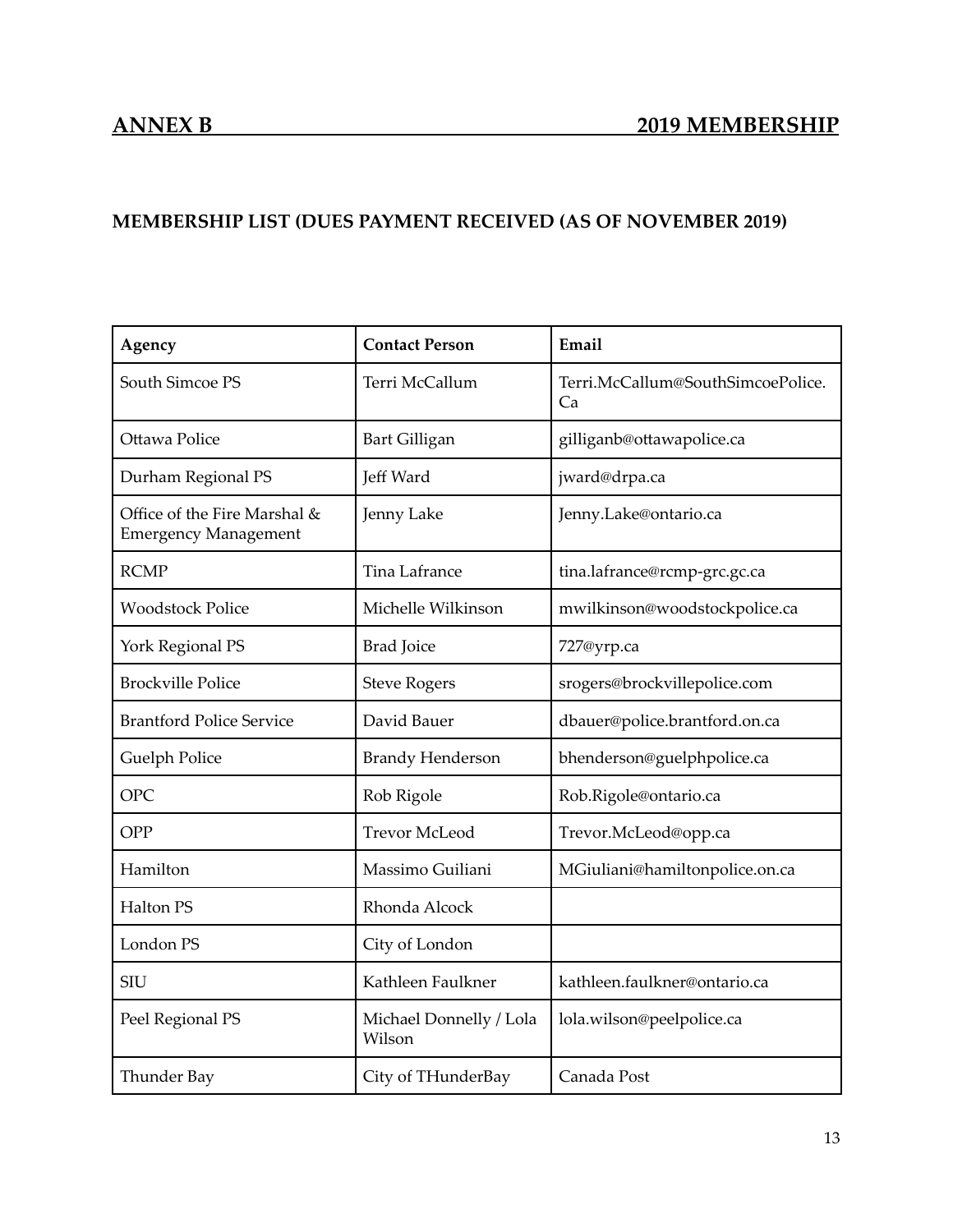| Cobourg     | Vicky Darbyshire    | christine.zealand@cobourgpolice.com          |
|-------------|---------------------|----------------------------------------------|
| Toronto     | <b>Thomas Greer</b> | Thomas.Greer@torontopolice.ca                |
| St. Thomas  | City of St. Thomas  | Canada Post                                  |
| Windsor     | City of Windsor     | Canada Post                                  |
| Barrie PS   | Aaron Geertsema     | ageertsema@barriepolice.ca                   |
| <b>DND</b>  | Marie-Eve Caron     | MARIE-EVE.CARON@FORCES.GC.<br>CA <sup></sup> |
| Kingston PS | Darcy Pettie        | dpettie@kpf.ca                               |
| Belleville  | Jeremy Ashley       | jashley@police.belleville.on.ca              |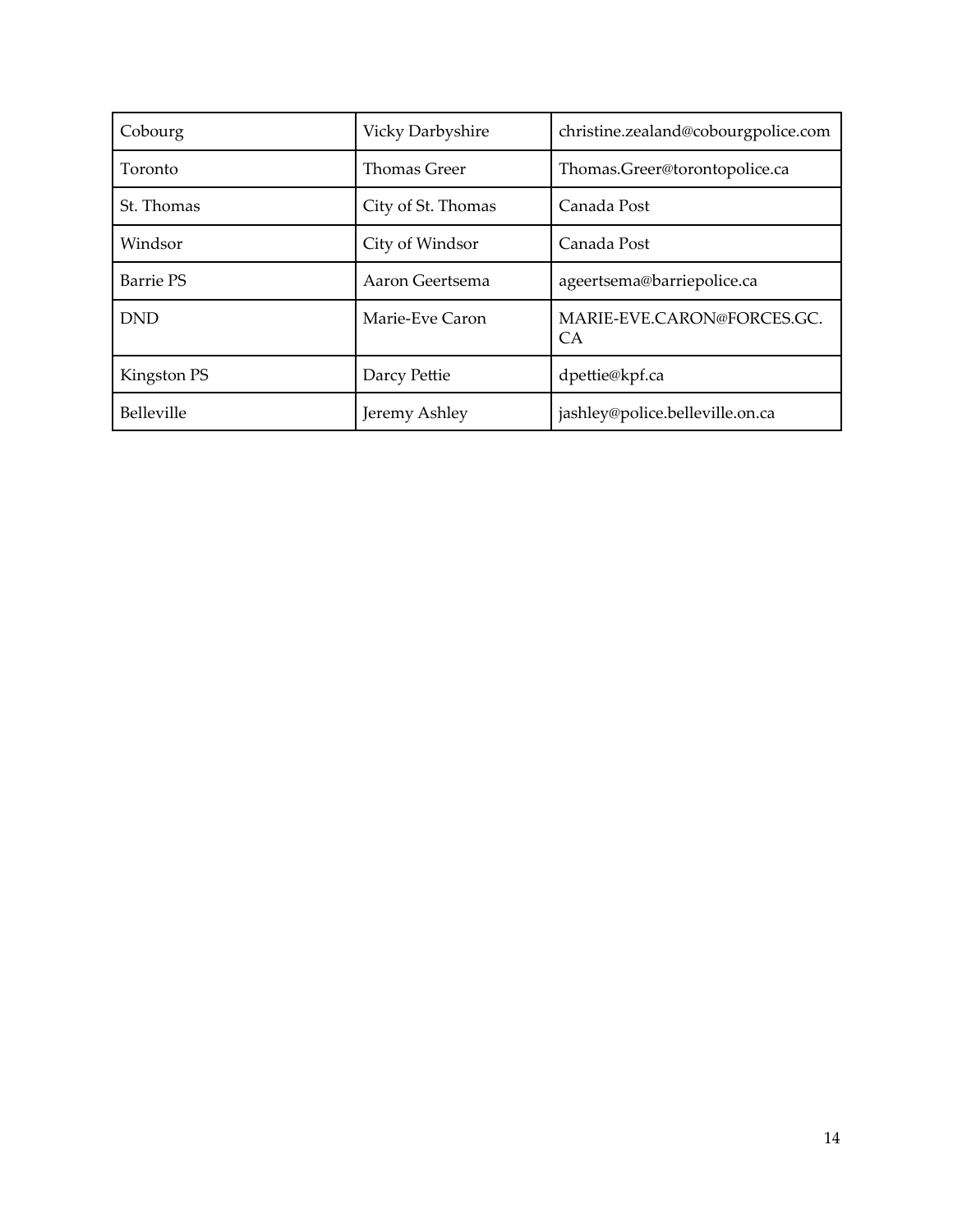# **ANNEX C 2019 OFIA AGM PARTICIPANTS**

| Agency                           | Name                      | Email                                    |
|----------------------------------|---------------------------|------------------------------------------|
| <b>Belleville Police Service</b> | Jeremy Ashley             | jashley@police.belleville.on.ca          |
| <b>Brantford Police Service</b>  | David Bauer               | dbauer@police.brantford.on.ca            |
| Durham Regional Police           | Jeff Ward                 | JWARD@drps.ca                            |
| Durham Regional Police           | <b>Andrew Groves</b>      | agroves@drps.ca                          |
| Durham Regional Police           | <b>Shannon Piette</b>     | 692@drps.ca                              |
| <b>Guelph Police</b>             | <b>Brandy Henderson</b>   | bhenderson@guelphpolice.ca               |
| <b>Halton Police</b>             | Rhonda Alcock             | rhonda.alcock@haltonpolice.ca            |
| <b>Halton Police</b>             | Dave McDougall            | David.McDougall@haltonpolice.ca          |
| <b>Hamilton Police</b>           | Massimo Giuliani          | mgiuliani@hamiltonpolice.on.ca           |
| <b>Kingston</b>                  | <b>Darcy Pettie</b>       | dpettie@kpf.ca                           |
| London                           | Terri Jackson             | tjackson@londonpolice.ca                 |
| Niagara Regional Police          | Lisa Racine               | Lisa.racine@niagarapolice.ca             |
| Niagara Regional Police          | Mathew King               | mathew.king@niagarapolice.ca             |
| Niagara Regional Police          | Jennifer Savage           | jennifer.savage@niagarapolice.ca         |
| Niagara Regional Police          | <b>Terry Smith</b>        | terry.smith@niagarapolice.ca             |
| <b>OFM</b>                       | Richard Derstroff         | richard.derstroff@ontario.ca             |
| <b>OPC</b>                       | Michelle Pflug            | michelle.pflug@ontario.ca                |
| <b>OPC</b>                       | Greg McGuire              | greg.mcguire@ontario.ca                  |
| <b>OPC</b>                       | Laura Gorczynski          | laura.gorczynski@ontario.ca              |
| <b>OPC</b>                       | Tracey Bloomfield McTavsh | tracey.bloomfield-mctavsh@ontario.c<br>a |
| <b>OPC</b>                       | James Murtland            | james.murtland@ontario.ca                |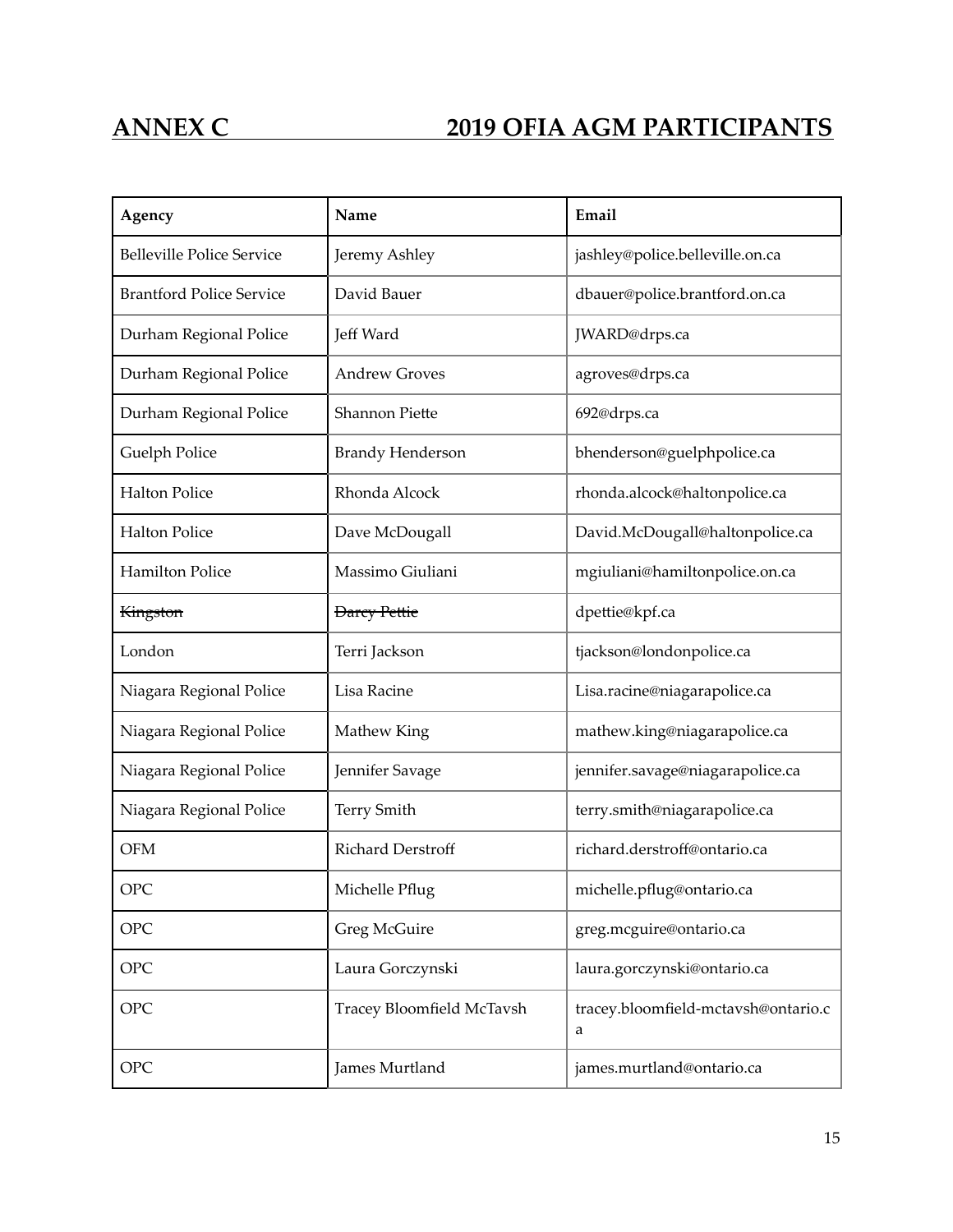| OPP                   | Al MacDonald           | al.r.macdonald@opp.ca               |
|-----------------------|------------------------|-------------------------------------|
| OPP                   | Nicole Burley          | nicole.a.burley@opp.ca              |
| OPP                   | Tony Gabrielli         | tony.gabrielli@opp.ca               |
| OPP                   | <b>Trevor McLeod</b>   | trevor.mcleod@opp.ca                |
| Ottawa                | <b>Bart Gilligan</b>   | gilliganb@ottawapolice.ca           |
| Ottawa                | Julie Dobler           | doblerj@ottawapolice.ca             |
| Ottawa                | <b>Chantal Pombert</b> | pombertc@ottawapolice.ca            |
| Ottawa                | Rachelle Fillion       | fillionr@ottawapolice.ca            |
| Ottawa                | Jennifer Tennant       | tennantj@ottawapolice.ca            |
| Ottawa Police         | Cameron Graham         | grahamc@ottawapolice.ca             |
| Ottawa Police         | Alain Boucher          | BoucherA@ottawapolice.ca            |
| Ottawa Police         | Tara Edwards           | EdwardsT@ottawapolice.ca            |
| Peel Regional Police  | <b>Todd Christie</b>   | Todd.Christie@peelpolice.ca         |
| Peel Regional Police  | Brian Kennedy          | 1548@peelpolice.ca                  |
| Peel Regional Police  | Greg Janisse           | 1911@peelpolice.ca                  |
| Peel Regional Police  | Rob Hofstetter         | 2299@peelpolice.ca                  |
| Peel Regional Police  | Tonya Hackenbrook      | 3297@peelpolice.ca                  |
| <b>RCMP</b>           | Della Wilkinson        | della.wilkinson@rcmp-grc.gc.ca      |
| <b>RCMP</b>           | Daniel Hockey          | daniel.hockey@rcmp-grc.gc.ca        |
| <b>RCMP</b>           | Dr. Rolanda Lam        | Rolanda.Lam@rcmp-grc.gc.ca          |
| <b>Toronto Police</b> | Liz Benoit             | Lisabet.Benoit@torontopolice.on.ca  |
| <b>Toronto Police</b> | Tom Greer              | Thomas.Greer@torontopolice.on.ca    |
| <b>Toronto Police</b> | <b>Brad Donais</b>     | bradley.donais@torontopolice.on.ca  |
| <b>Toronto Police</b> | Aimee Lukings          | aimee.lukings@torontopolice.on.ca   |
| <b>TPS</b>            | Carolina Linley        | carolina.linley@torontopolice.on.ca |